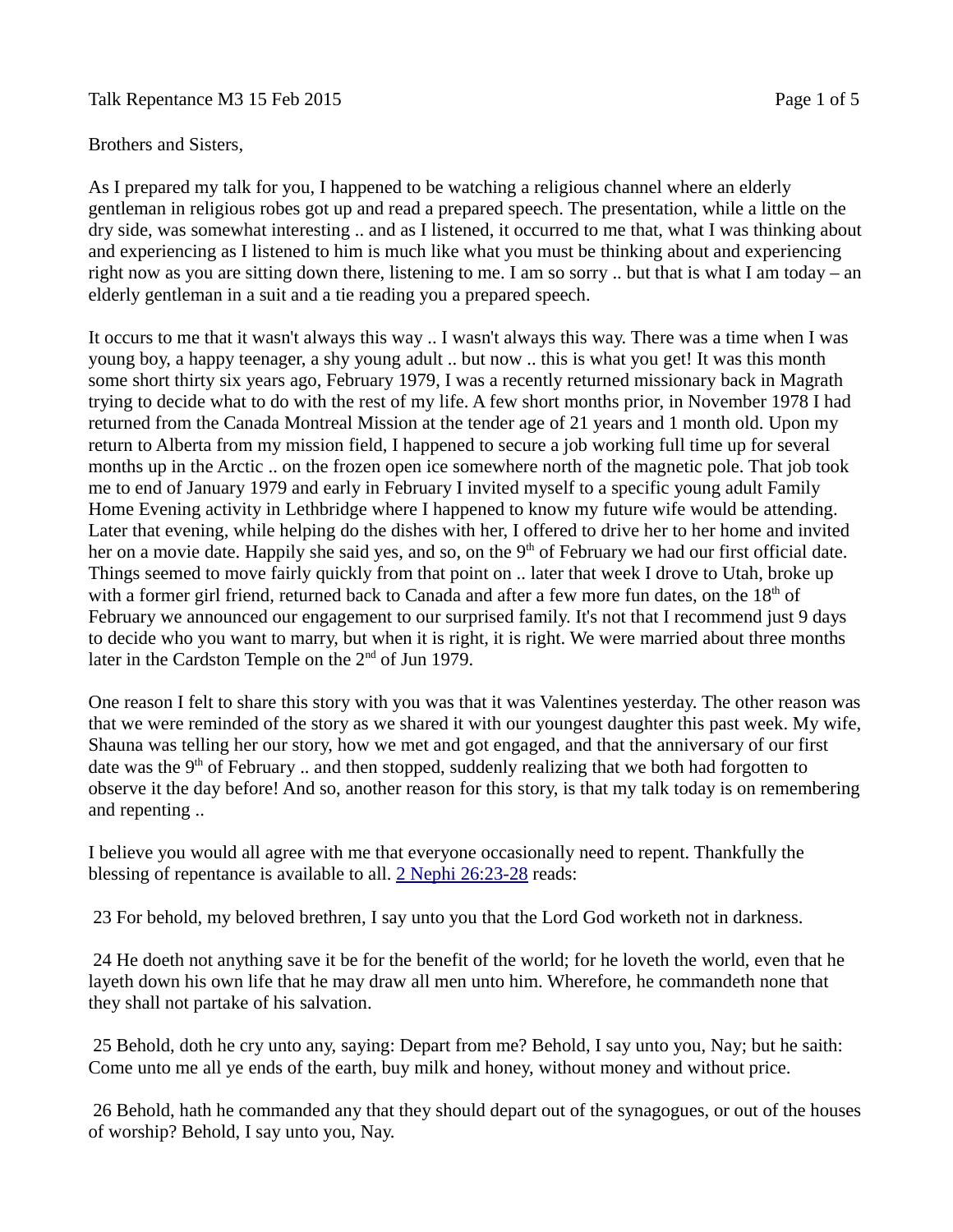27 Hath he commanded any that they should not partake of his salvation? Behold I say unto you, Nay; but he hath given it free for all men; and he hath commanded his people that they should persuade all men to repentance.

 28 Behold, hath the Lord commanded any that they should not partake of his goodness? Behold I say unto you, Nay; but all men are privileged the one like unto the other, and none are forbidden.

This month we have been assigned the topic of the Covenant of Repentance to discuss with you. For those of you who are already perfected, just pass this message on to your children and/or spouse or back on to your parents. Our stake president, Pres McMahon, who knows and loves you, in preparation for this topic taught us, saying: "Our members are good people who want to do good. They want to do what is right and to repent." Those of you who are here listening are already on that good path .. but the good path is not always an easy path.

Alma speaking of Christ in [Alma 7:11-12](https://www.lds.org/scriptures/bofm/alma/7.11-12?lang=eng#10) said:

11 And he shall go forth, suffering pains and afflictions and temptations of every kind; and this that the word might be fulfilled which saith he will take upon him the pains and the sicknesses of his people.

 12 And he will take upon him death, that he may loose the bands of death which bind his people; and he will take upon him their infirmities, that his bowels may be filled with mercy, according to the flesh, that he may know according to the flesh how to succor his people according to their infirmities.

Christ not only broke the bands of death for each of us, He also knows exactly what you and I have, are now and will have to go through. 'Succor' is a word that means assistance when in need, words with similar meaning include: help, relief, support, and aid. He, Christ, knows 'how to succor' us because of His experiences in the Atonement. He will and can and does, but He also wants us to learn and grow for ourselves.

Alma 7:15 concludes: "Yea, I say unto you come and fear not, and lay aside every sin, which easily doth beset you, which doth bind you down to destruction, yea, come and go forth, and show unto your God that ye are willing to repent of your sins and enter into a covenant with him to keep his commandments .."

Fear not, take courage – show that you are 'willing to repent' and 'enter into covenants with Him'. The first step to individual growth is faith in Christ and repentance for our sins. After we have been baptized (our first covenant) we receive the Gift of the Holy Ghost, his Spirit, to guide us. If we faithfully follow that guidance, we are lead to look outside of ourselves and learn to love and 'succor' those who are put within our sphere of influence.

Pres McMahon also asked us "to tell you that he loves you [and I] and challenges you [and I], each of us, to do the following three things:

1) Pray daily, get down on your knees, every day and repent as needed. Find a quiet place where you can speak with our Heavenly Father. There is great power in spoken prayer – remember it was Joseph Smith in his **History 1:14** who recorded: "So, in accordance with this, my determination to ask of God,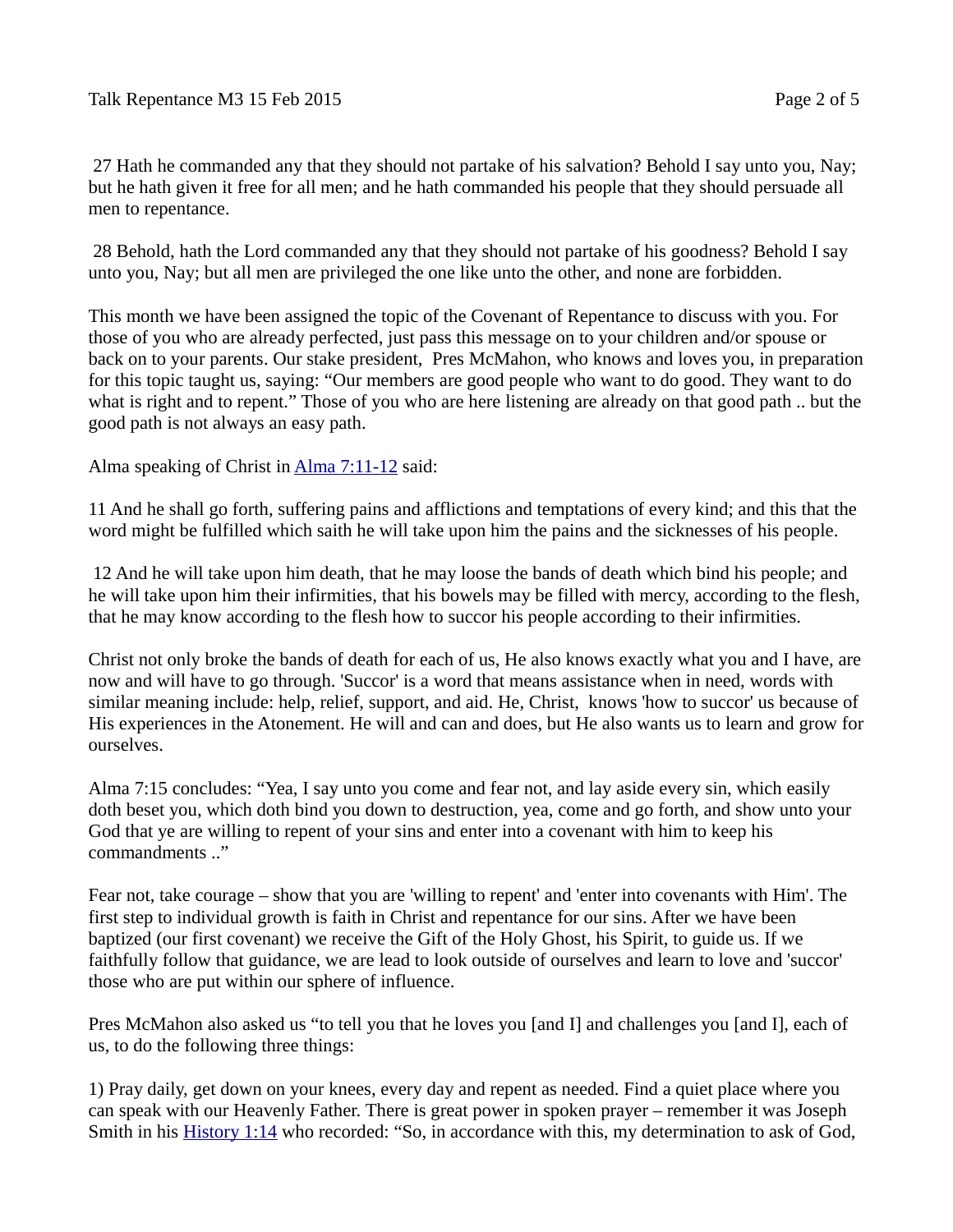## Talk Repentance M3 15 Feb 2015 **Page 3 of 5**

I retired to the woods to make the attempt. It was on the morning of a beautiful, clear day, early in the spring of eighteen hundred and twenty. It was the first time in my life that I had made such an attempt, for amidst all my anxieties I had never as yet made the attempt to pray vocally." We can pray always, at all times and in all places, but remember, there is extra power in spoken prayers. In the same way, your testimony only really comes to life when it is spoken aloud, prayer spoken out loud to our Father has power.

2) If necessary, talk to your Bishop as part of that repentance – remember, "the keys that your Bishop holds are those same keys used to bless and administer the sacrament here each week, where we renew our baptismal covenants and promise to 'always remember' ..."

aside: the word 'remember' is a verb meaning to 'keep in mind; or to summon into mind' .. I thought this interesting: it is composed of the prefix 're-' meaning 'to do again' as in reread, redo, repent and the second half of the word '-member' is a noun meaning 'to be part of a group' or a 'representative', in this case, perhaps, His group, His church, His family, His child. Always remembering has to do with rejoining with Him, mentally, spiritually, and physically - coming back to him and into full membership with his church. Thinking of it in this way, the word remember and the word repent have similar focus. Repentance is the way we remember our way back to Him ..

3) and finally, remember also: the Atonement is all about Mercy and Love. His mercy and His love for each of us.

It is all just part of His great plan for us. The more I learn and the more I see, the more I realize that with God there are no accidents. Do you think it is just by happy accident that you and I are here today? That we live here in Magrath and are in the families we are in? That fate chooses our neighbors, our friends, our co-workers who surround us? All need our assistance and it is the way of our Father and His Son to move us to where we need to be – the right people at the right time and at the right place.

Alma 37:7 And the Lord God doth work by means to bring about his great and eternal purposes; and by very small means the Lord doth confound the wise and bringeth about the salvation of many souls.

Alma 37:6 Now ye may suppose that this is foolishness in me; but behold I say unto you, that by small and simple things are great things brought to pass; and small means in many instances doth confound the wise.

Alma 37:41 Nevertheless, because those miracles were worked by small means it did show unto them marvelous works. They were slothful, and forgot to exercise their faith and diligence and then those marvelous works ceased, and they did not progress in their journey;

Sometimes I think that *we* are 'the small and simple things', especially me, that the Lord has to work with. But even if we fail from time to time, or delay our obedience, He knows that too and has prepared another way. We can either be part of his solution or we will be left behind – to our own condemnation. However, if we catch the vision, we have the opportunity to 'always remember' ie to continually return to full membership – to be a true representative of Him. If we repent and let him, he will use us to confound the wise and to show marvelous works through us.

An example: Our stake has set an Indexing goal for 2 million names to be completed this year. Currently we have some 300 active indexers in the stake. If each of those 300 completes 500 names per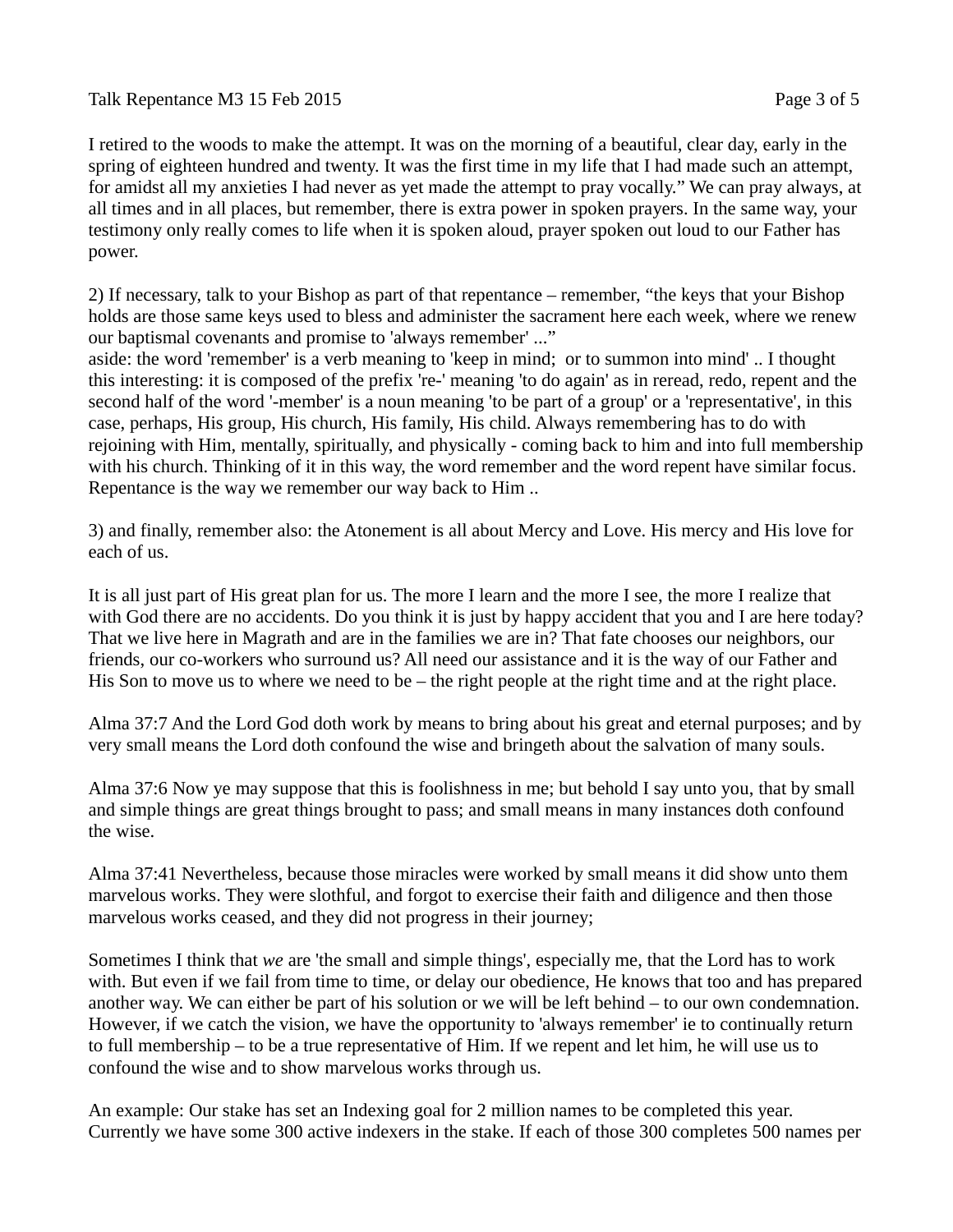Talk Repentance M3 15 Feb 2015 **Page 4 of 5** 

month, the 2 million goal numerically will be met. How hard is it to index 500 names in a month? Actually, it turns out to be not that hard. But the other half of the goal is to increase the number of active indexers to 1500. The letter from the stake reads: "Our focus in 2015 is to involve **all** who are able in family history and indexing so that the Spirit of Elijah will spread into our homes and families."

So, while we are on track to complete the first half of the goal, we need many more 'small and simple' helpers to complete the main objective of the goal. Can we do it? I have faith that we can and that we will.

A second (hypothetical/extreme) example: Suppose your ward decided to achieve 100% home teaching and visiting teaching, but by only assigning one or two couples to to all the teaching for the ward. With about 135 or so families to home teach and 130 sisters to visit, I calculate 2 teams working 3 hours a day 5 days per week could complete six 20 minute visits per day, thereby visiting everyone in your ward every month! 100% goal achieved ..

A third example: Suppose you met your goal of perfection in housekeeping by assigning all the work cleaning to one person in the family, whom we will designate 'cinderella' - all the beds will be made, all the meals cooked to perfection, all the clothes will be folded, neat and clean. I calculate that one person working 48 hours per day for some 20 or 30 years could easily accomplish these tasks ..

I suppose what I am trying to point out here, is that the goals are more for participation and learning and not solely for the achievement of final statistical numbers or percentages, however worthwhile and worthy. How will our children's beds get made after they grow up and (hopefully) move out? They must eventually learn to do it for themselves. How do we learn to love our neighbors? By going out and visiting and serving them ourselves. How will we benefit and be blessed from our stake's indexing efforts? By obeying and doing it ourselves. Our Heavenly Father is powerful enough to find a way to have his work done – in his wisdom, he does both at the same time by helping us as needed and letting us learn for ourselves, by doing it with him and for him, we grow and become eligible for additional blessings along the way. We become more like him as we willingly 'go and do' His work.

Now, a question, why is it so hard to repent? As Pres McMahon has taught us: "Why is our first thought (like Adam and Eve) to go and hide, to run away, to lie or mislead, to try to pass the blame on to others or to otherwise try to justify or cover our sins?" We all do it, even some of the youngest of children. We all want to appear better than we are to our Parents and Peers. Do we not appreciate the magnitude of the Love our Heavenly Father and His Son have for us? How well they know us, how they know exactly what we are thinking and what we have done, and yet still love us and want us to choose to come back, repent, and succeed? And how can we forget that they have already provided the way for us to return to them. Why do we not 're-member' .. what has already been done for us, just waiting for us to accept?

The great missionary Ammon in [Alma 26:35](https://www.lds.org/scriptures/bofm/alma/26.35?lang=eng#34) boasts: "Now have we not reason to rejoice? Yea, I say unto you, there never were men [and women] that had so great reason to rejoice as we, since the world began; yea, and my joy is carried away, even unto boasting in my God; for he has all power, all wisdom, and all understanding; he comprehendeth all things, and he is a merciful Being, even unto salvation, to [all] those who will repent and believe on his name."